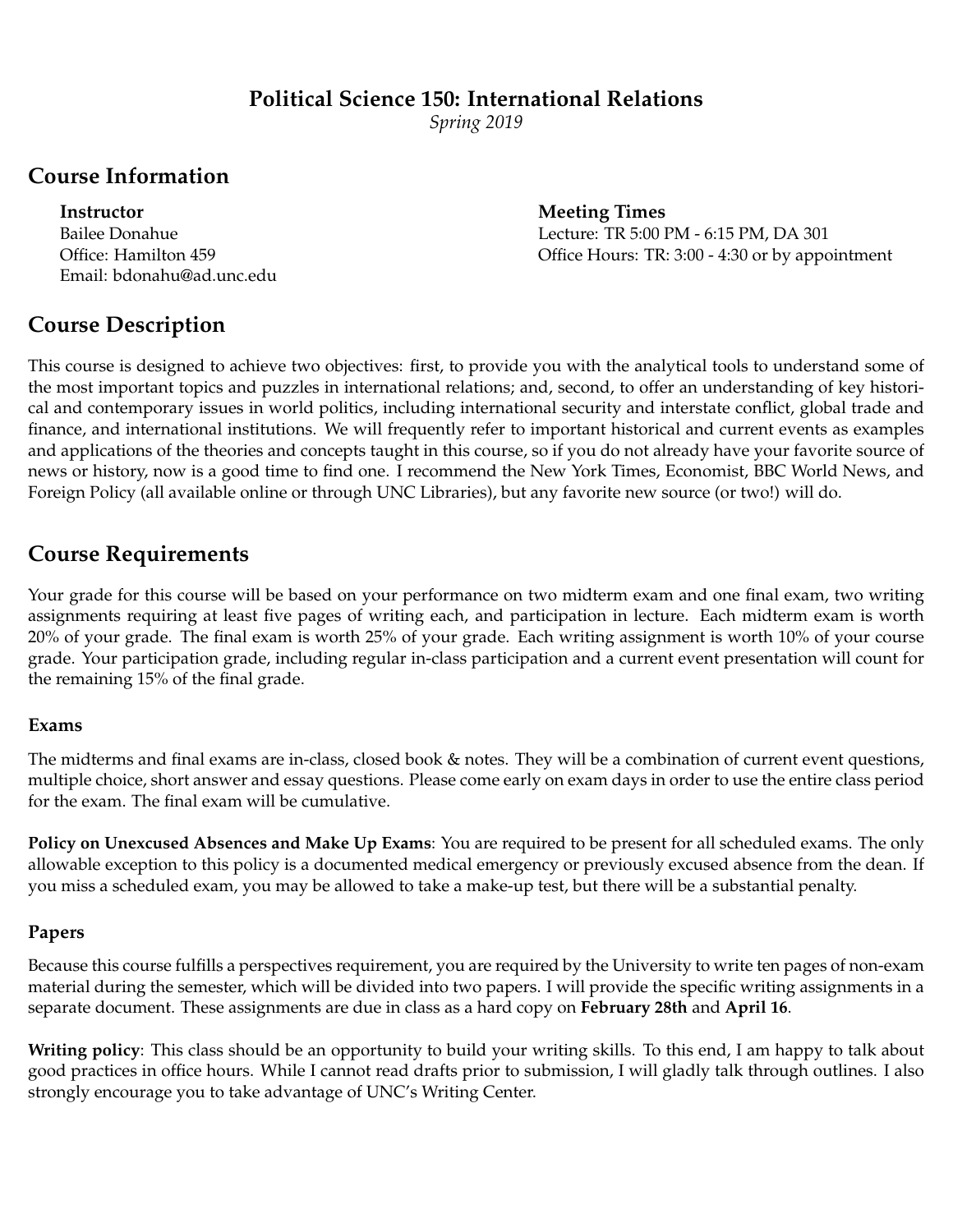**Late work**: Papers should be handed in on time regardless of class attendance. Late work will be accepted but will accrue a **10 point penalty** for every day it is late past the due date.

#### **Participation**

In-class participation is your best opportunity for active learning and discussing the material critically. Attendance is required, and regular active participation is expected (a participation grade based solely on attendance will not be a good one). I do not expect you to come to class with all the answers (why take the class in that case?), but you should come prepared to discuss the readings, current events within the context of what we are learning, and come with questions. Quality is just as important as quantity in your participation, and quality requires listening skills. The goal is to deliberate together to improve our understanding of the material, so be careful to not talk past each other. We will occasionally use informal small groups for active in-class learning, so be prepared to work well with others.

**Absences from lecture**: Students are allowed **two** unexcused absences. Each subsequent unexcused absence will result in a 4 point reduction in the participation grade.

## **Course Materials**

The following required book is available in the UNC Bookstore. All other readings are available electronically via the [UNC library e-journals and e-resources databases](http://www.lib.unc.edu/index.html?searchtab=ejournals) or on the course Sakai site. Readings on the Sakai site will be denoted by **[S]**.These readings are meant to provide a sampling of topics in International Relations. If there are additional topics you wish to learn more about, please let me know and I will direct you to additional resources or courses at UNC.

• Frieden, Jeffrey, David Lake, and Kenneth Schultz, 2015. *World Politics: Interests, Interactions, Institutions - Third Edition*. W. W. Norton & Company: New York, London.<sup>[1](#page-1-0)</sup>

#### **Important Dates**

- Midterm Exam 1: February 14
- Midterm Exam 2: March 21
- Final Exam: May 7, 4:00 PM

#### **Expectations**

**Technology in Class**: Please turn your mobile phones off or to silent mode before class. No calls, no Snapchat, no text messaging during class. On exam days your phones must be turned off and put away. Laptops are permitted **for class purposes only**! Readings must be downloaded (and read) prior to class. Please do not use your laptops for email, Facebook, Twitter, games, web surfing, or any activity that is unrelated to the course. This sounds impossible, but I promise you can do it. Learning by lecture is hard enough, and you distract yourself and your neighbors when you use phones & laptops for anything non-course related.

**Instructor Communication**: I may not be able to answer all email immediately, but will do my best to do so promptly. If you need to notify me of something important (e.g., absence from an exam), come to my office hours before the exam. If

<span id="page-1-0"></span><sup>&</sup>lt;sup>1</sup>Henceforth 'FLS'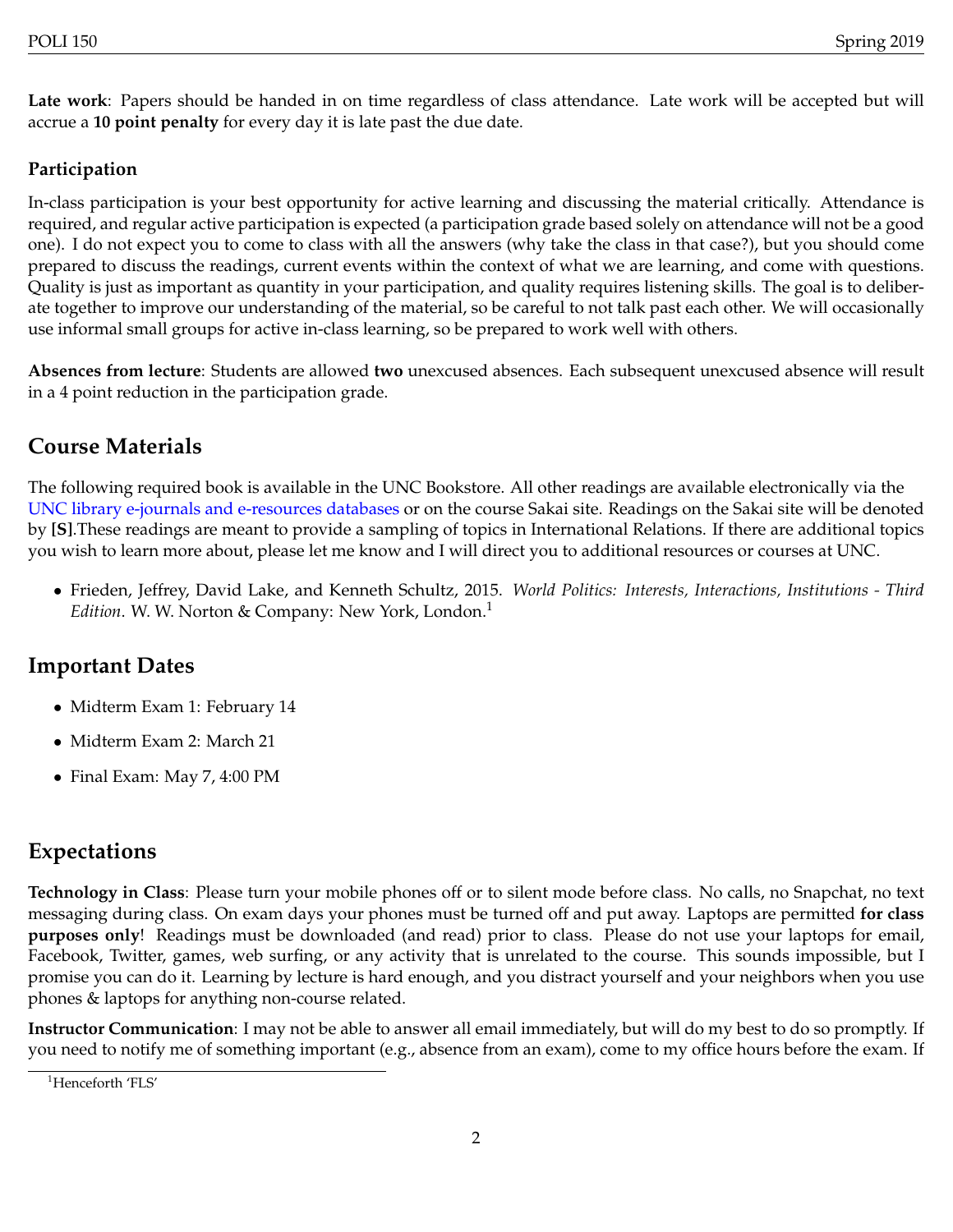you have an emergency and can't inform me in person, you may do so by email, but you will need to follow up with an office visit when you are able. If you have course related questions that require a detailed response from me (e.g., review questions the night before a test), email is not likely to work. Come see me during office hours (TR 3:00 -4:30). If these office hours do not fit with your course schedule, I am happy to schedule another time to meet.

**Honor Code**: "The Honor Code is in effect in this class and all others at the University. I am committed to treating Honor Code violations seriously and urge all students to become familiar with its terms set out at [http://instrument.unc.edu.](http://instrument.unc.edu) If you have questions, it is your responsibility to ask about the Code's application. All exams, written work, and other projects must be submitted with a statement that you have complied with the requirements of the Honor Code in all aspects of the submitted work."[2](#page-2-0)

| Date                                                                                | Topic                                                       | <b>Lecture Readings</b>                                                                                                                                                        |  |  |
|-------------------------------------------------------------------------------------|-------------------------------------------------------------|--------------------------------------------------------------------------------------------------------------------------------------------------------------------------------|--|--|
| The following schedule is tentative. Any changes will be announced well in advance. |                                                             |                                                                                                                                                                                |  |  |
| January 10                                                                          | Greetings and Logistics                                     | Course Syllabus & Assignment Handouts                                                                                                                                          |  |  |
| January 15                                                                          | Introduction and Grand Theories of<br>IR                    | FLS Introduction                                                                                                                                                               |  |  |
|                                                                                     |                                                             | [S]Snyder, "One World, Rival Theories" (2004)                                                                                                                                  |  |  |
| January 17                                                                          | The Grand Theories of IR II and His-<br>torical Foundations | FLS Chapter 1                                                                                                                                                                  |  |  |
| January 22                                                                          | Interests, Institutions, and Interac-<br>tions              | FLS Chapter 2                                                                                                                                                                  |  |  |
|                                                                                     |                                                             | FLS "Primer on Game Theory", pp. 82-87                                                                                                                                         |  |  |
| January 24                                                                          | Prisoner's Dilemma and Institutions                         | [S] Keohane, "From After Hegemony"                                                                                                                                             |  |  |
| January 29                                                                          | Why do states go to war?                                    | FLS Chapter 3                                                                                                                                                                  |  |  |
| January 31                                                                          | Rationalist Explanation for War Cont.                       | [S] Lake, D., 2011. "Two Cheers for Bargaining Theory:<br>Assessing Rationalist Explanations of the Iraq War?" In-<br>ternational Security 35(3): 7-52. (skim technical parts) |  |  |
| February 5                                                                          | Domestic Politics and War                                   | FLS Chapter 4 pp.137 - 153, 166 -181.                                                                                                                                          |  |  |
| February 7                                                                          | <b>Collective Security</b>                                  | FLS, Chapter 5: pp. 185-210                                                                                                                                                    |  |  |
|                                                                                     |                                                             | [S] Goldgeier, "The Future of NATO." 2010. pp. 3-23                                                                                                                            |  |  |

## **Calendar and Class Schedule**

<span id="page-2-0"></span> $^2$ From an August 21, 2003 Memo from Robert Shelton, Provost and Judith Wegner, Chair of the Faculty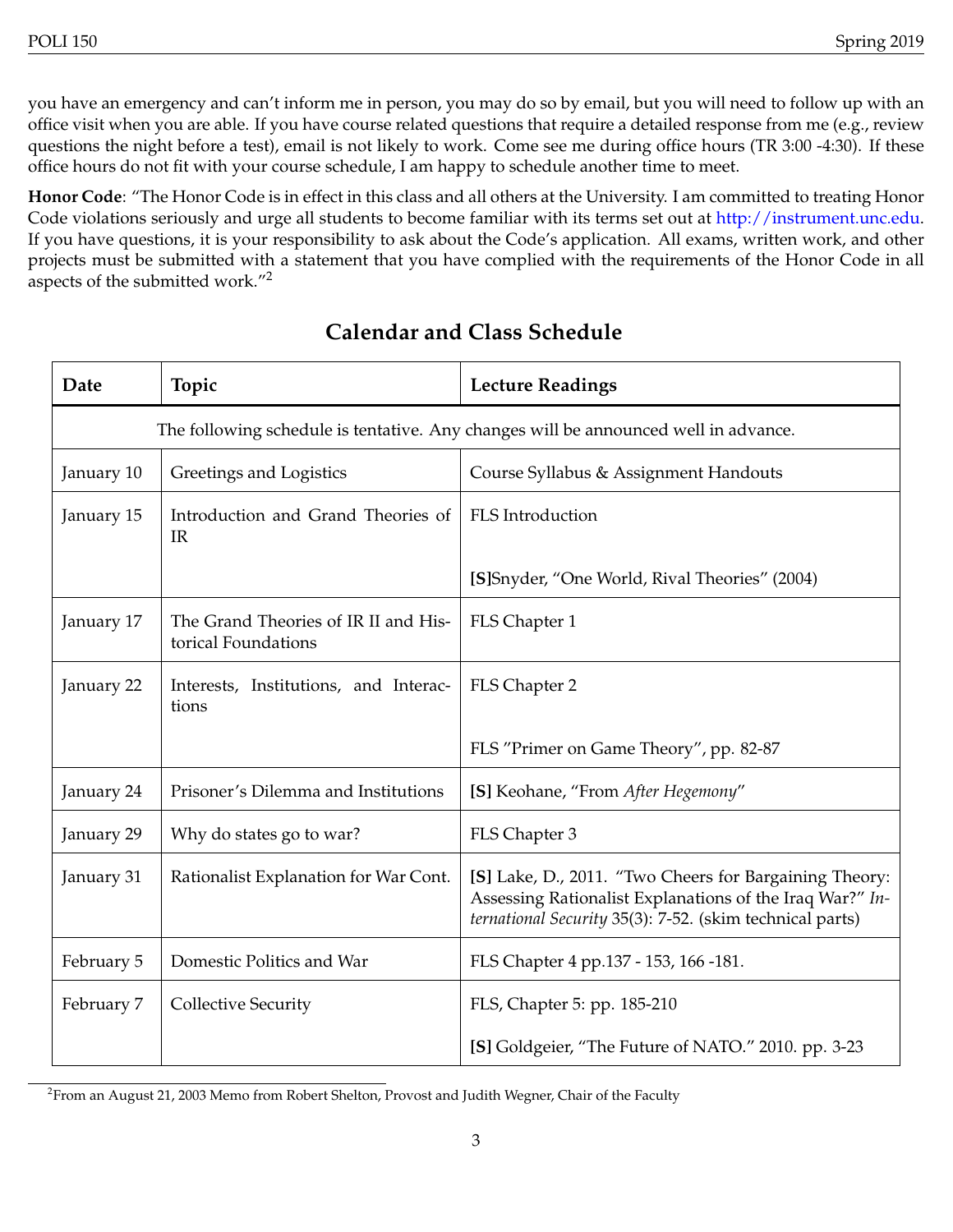# **Calendar and Class Schedule**

| Date        | Topic                                 | <b>Lecture Readings</b>                                                                                                                                                                                    |
|-------------|---------------------------------------|------------------------------------------------------------------------------------------------------------------------------------------------------------------------------------------------------------|
| February 12 | Nuclear Proliferation and WMD         | FLS, Chapter 14: pp. 579-589,                                                                                                                                                                              |
|             |                                       | [S] Joffe, J. "Less Than Zero" Foreign Affairs Vol. 90:1<br>Jan/Feb 2011                                                                                                                                   |
|             |                                       | [S] "Getting Tough on North Korea" Foreign Affairs Vol.<br>96:3 May/June 2017                                                                                                                              |
| February 14 | First Midterm                         | No Readings                                                                                                                                                                                                |
| February 19 | <b>Intrastate Conflict</b>            | FLS, Chapter 6: pp. 234-264,                                                                                                                                                                               |
|             |                                       | [S] Walter, B. "Bargaining Failures and Civil War." An-<br>nual Review of Political Science Vol. 12, 2009.                                                                                                 |
| February 21 | Case Study - DRC                      | [S] Reid "Congo's Slide into Chaos: How a State Fails,"<br>Foreign Affairs, January/February 2018                                                                                                          |
| February 26 | Terrorism                             | FLS, Chapter 6: 264-287,                                                                                                                                                                                   |
|             |                                       | [S] Fortna, V.P., "Do Terrorists Win? Rebels' Use of Ter-<br>rorism and Civil War Outcomes." International Organiza-<br>tion Vol. 69, 2015                                                                 |
| February 28 | <b>Intrastate Conflict Resolution</b> | <b>First Papers Due</b>                                                                                                                                                                                    |
|             |                                       | [S] Beardsley, K. "Agreement without Peace?<br>Inter-<br>national Mediation and Time Inconsistency Problems?,<br>American Journal of Political Science, Vol 52(4), 2008.<br>ONLY READ pp. 723-729, 737-738 |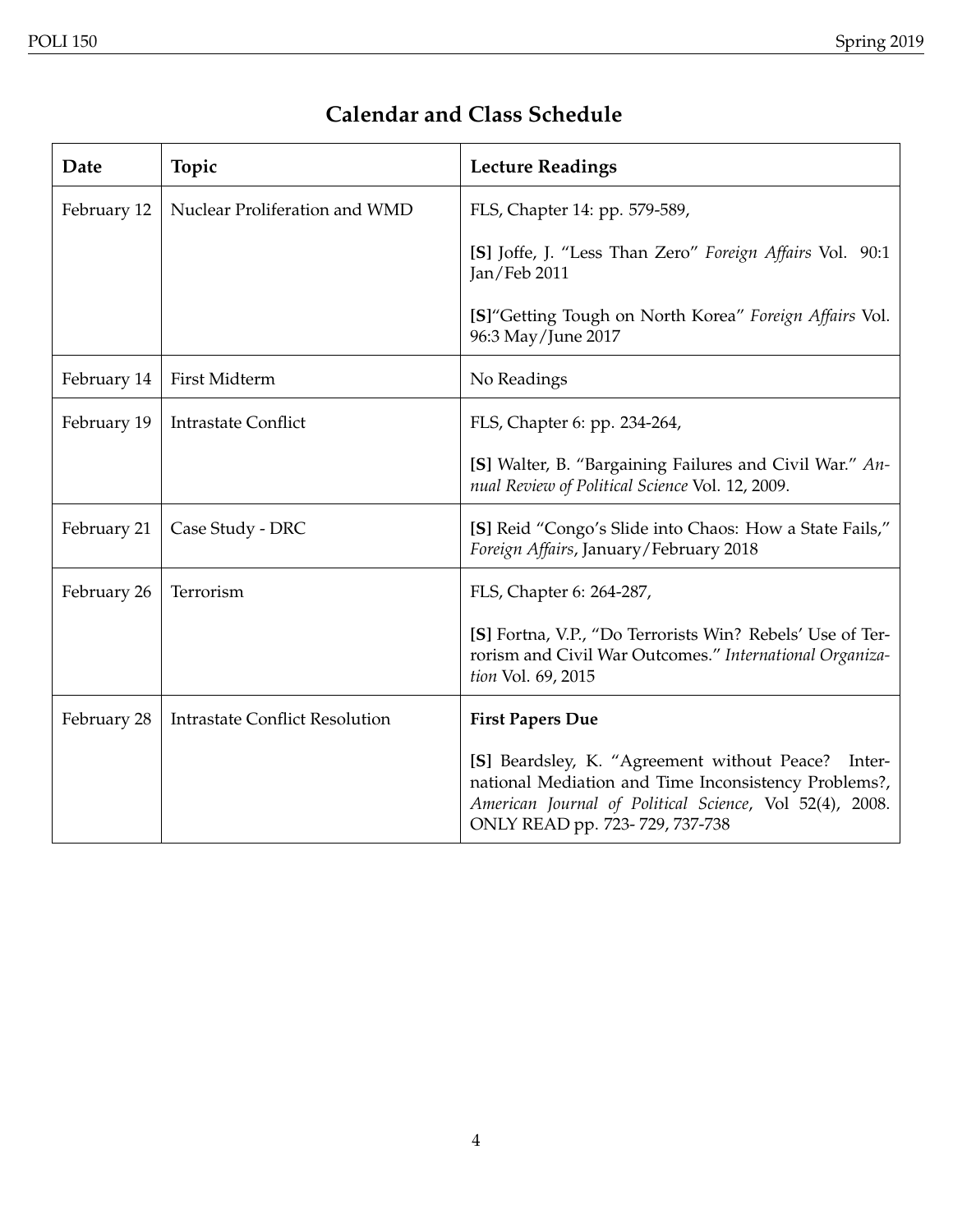# **Calendar and Class Schedule**

| Date     | Topic                                          | <b>Lecture Readings</b>                                                                                                                |
|----------|------------------------------------------------|----------------------------------------------------------------------------------------------------------------------------------------|
| March 5  | Intervention and Global Collective<br>Action   | FLS, Chapter 11, pp. 456-473                                                                                                           |
|          |                                                | [S] Bellamy, A. "The Responsibility to Protect and the<br>Problem of Military Intervention." International Affairs<br>Vol 84(4), 2008. |
| March 7  | The Rwandan Genocide                           | [S] Power, S. "Bystanders to Genocide: Why the U.S. Let<br>the Rwandan Genocide Happen."                                               |
| March 12 | <b>Spring Break</b>                            | No Class                                                                                                                               |
| March 14 | <b>Spring Break</b>                            | No Class                                                                                                                               |
| March 19 | Human Rights                                   | FLS, Chapter 12                                                                                                                        |
| March 21 | 2nd Midterm                                    | No Readings                                                                                                                            |
| March 26 | Overview of International Political<br>Economy | FLS, Chapter 7: pp. 291-311                                                                                                            |
|          |                                                | FLS, Chapter 8: pp. 340-355                                                                                                            |
|          |                                                | FLS, Chapter 9: pp. 383-395                                                                                                            |
| March 28 | No class                                       | <b>International Studies Association Meeting</b>                                                                                       |
| April 2  | Trade and Comparative Advantage                | FLS, Chapter 7: pp. 334-339                                                                                                            |
|          |                                                | [S] Council on Foreign Relations, "The Future of U.S.<br>Trade Policy." CFR Backgrounders. 2015.                                       |